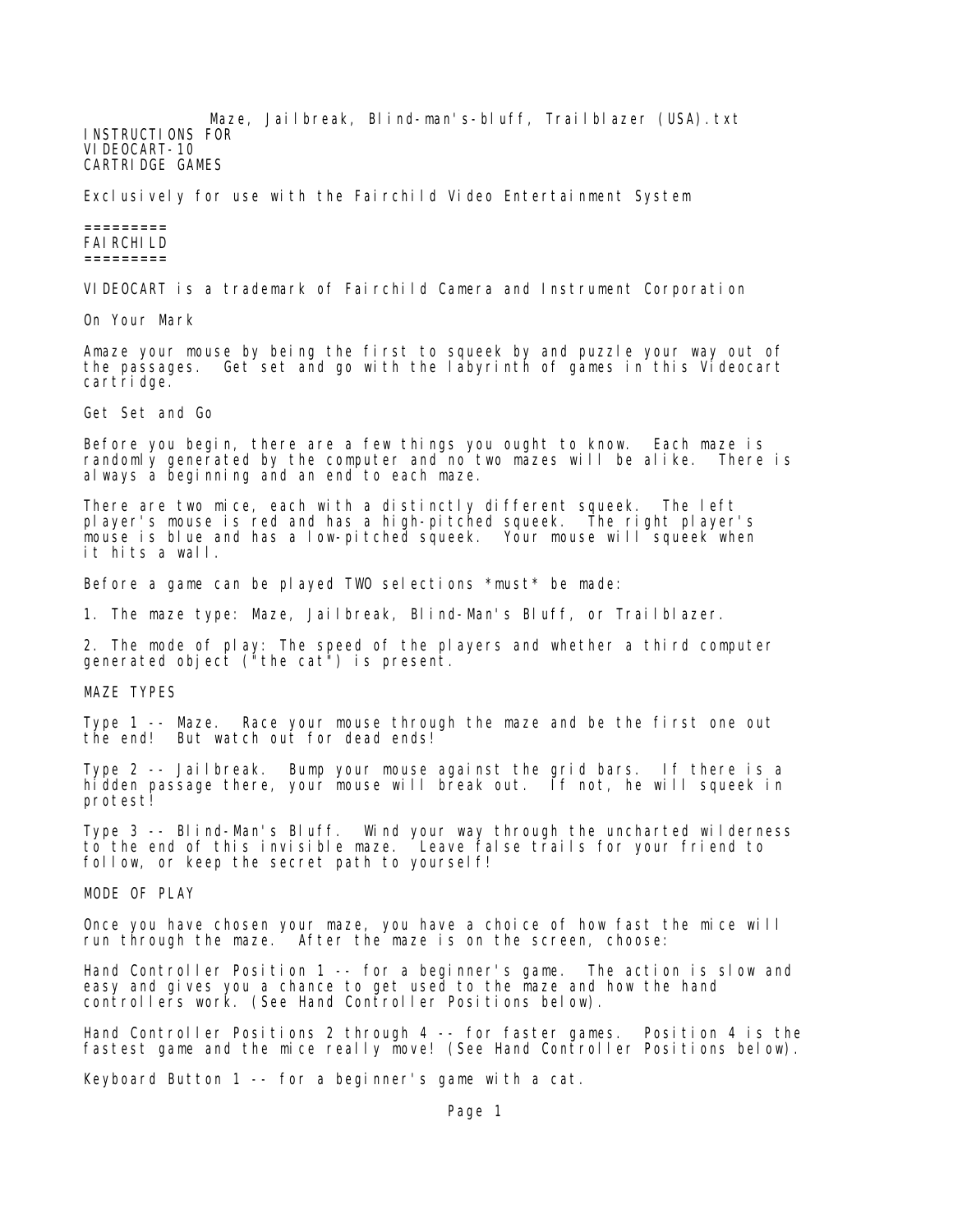Maze, Jailbreak, Blind-man's-bluff, Trailblazer (USA).txt Keyboard Buttons 2 through 4 -- for faster games with a cat.

HOW THE HAND CONTROLLERS WORK

Maze type and mode positions are as follows:

 4  $\sim$   $\sim$  |  $2 < - + - - > 1$  | **View Strategies (View Strategies Strategies)**  3 HAND CONTROLLER POSITIONS CORRESPONDING TO KEYBOARD BUTTONS

Remember: Right = 1, Left = 2, Backwards = 3, Forward = 4.

Note: In addition to these controls, if both players push down their hand controllers together while the maze is being drawn a special Jeopardy mode is selected. (See Paranoia and Double Paranoia).

During the play of a game, the hand controllers have the following action:

 Push Right -- to move your mouse toward the right. Push Left  $-$  to move your mouse toward the left. Push Backward -- to move your mouse down from top to bottom. Push Forward -- to move your mouse up from bottom to top. Twist Left or Right -- to leave a green trail wherever your mouse goes.

You have to have your hand controller twisted while you are moving to leave a trail. If you stop twisting, you will stop leaving the trail. This takes a little getting used to, but you can do it!

Remember: If your mouse hits a wall, it will squeek!

GETTING STARTED

After inserting the cartridge and hitting RESET a red G? will appear on the screen. You must select one of the four maze types by pushing one of the four keyboard buttons. After this initial maze type selection, the red G? will not reappear and subsequent maze types must be selected from the hand controller.

The type of maze selected is drawn on the screen and then the computer waits for you to indicate the mode of play. For example, push either hand controller right to select a slow game without a cat. The game now starts with the hand controllers operating as described during the play of a game.

When the game has ended with one mouse going out the exit, the maze will change to his color to indicate he has won, and the game will then wait for input of another maze type selection from the hand controller. The type of maze pattern selected may be the same as the previously selected type or it can be a different type. Next, a mode must be selected which may be the same or different from a previous mode.

Proper selection of a type of maze and mode result in the following variations:

1. Regular Maze

Two players race each other out of the maze. Speed is selected with the hand Page 2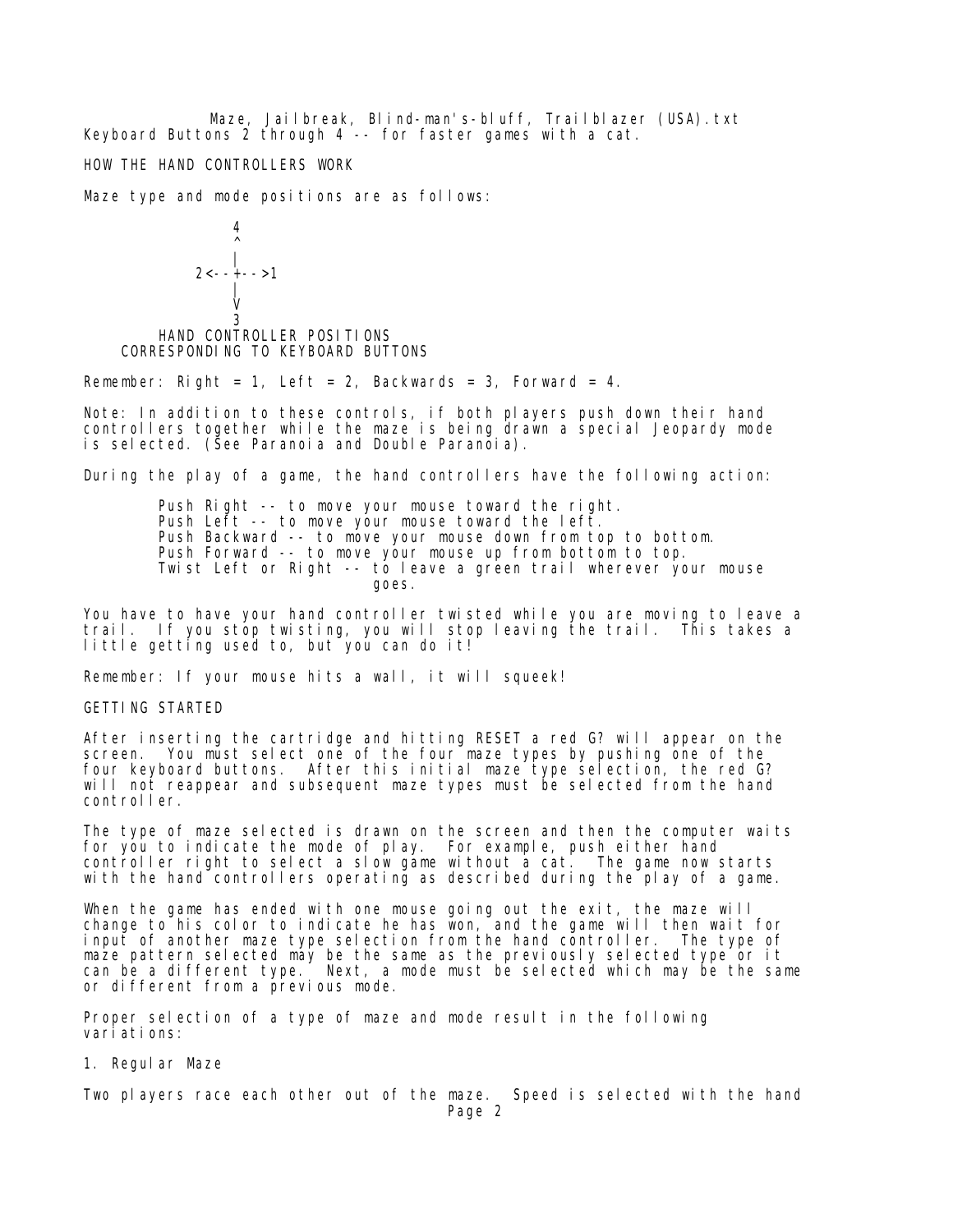Maze, Jailbreak, Blind-man's-bluff, Trailblazer (USA).txt

controller.

2. Cat and Mouse

You against the computer. Your mouse has to puzzle his way out of the maze before the other mouse does, and at the same time has to outwit the cat. The cat is controlled by the computer. The cat starts his journey through the maze at the end on the right. The mice start at the beginning on the left. The cat sniffs his way through the maze looking for mice. If the cat meets your mouse, look out! You mouse will be eaten by the cat in a blaze of ravenous hunger, and you will be out of the game!

Note: Selecting speed through the keyboard is what gives you the 'Cat and Mouse' option. If you select speed through the KEYBOARD, YOU WILL GET A CAT. If you select speed through the HAND CONTROLLER, YOU WILL NOT. The selected speed controls the speed of both the cat and the mice. Select:

Push Keyboard Button 1 or 2 -- for a slow cat (corresponds to speeds 1 and 2). Push Keyboard Button 3 -- for a half fast cat (corresponds to speed 3). Push Keyboard Button 4 -- for a really fast cat (corresponds to speed 4).

THE MOMENT YOU SELECT SPEED, the cat will start moving. You best start moving too!

3. Paranoia

The ruthless way to play 'Cat and Mouse.' Not only does your mouse have to worry about beating the other mouse and avoiding confrontations with the cat, neither mouse can leave the maze UNTIL ONE MOUSE HAS BEEN EATEN BY THE CAT!

Select your maze in the usual manner. This time, however, AT THE SAME TIME the maze is being drawn on the screen, PUSH DOWN on the hand controllers. BOTH PLAYERS MUST PUSH DOWN TOGETHER. Push down and hold down until the maze is completely drawn, then let up. This selects the 'Paranoia' option. BE CAREFUL not to push left, right, backward, or forward as you are pushing down or you will select the speed immediately after the maze is drawn without meaning to. You must then select the speed from the keyboard.

4. Double Paranoia

"Double your anxiety while on the run, let NO mouse out, instead of just one!"

Double Paranoia is played by selecting the Paranoia option of pushing down on the hand controllers, then selecting the speed through the hand controller, thereby eliminating the cat. Since the Paranoia option means that before any mouse can leave the maze the other must be eaten by the cat, and you have no cat, that means that nobody can EVER leave the maze. You're stuck in it!

Double Paranoia can be played for practice, for a game of chase between two mice, a game of hide and seek where you paint yourself into a corner while the other mouse is not looking and see if he can find you, or for any other game or reason you can think of!

## WI NNI NG

Winning is the same for all games -- first mouse out wins! When the winning mouse leaves the maze, the maze will turn the same color as the mouse that won, and that mouse will squeek in relief. Remember: Left player -- red mouse with high-pitched squeek. Right player -- blue mouse with low-pitched squeek.

Recap